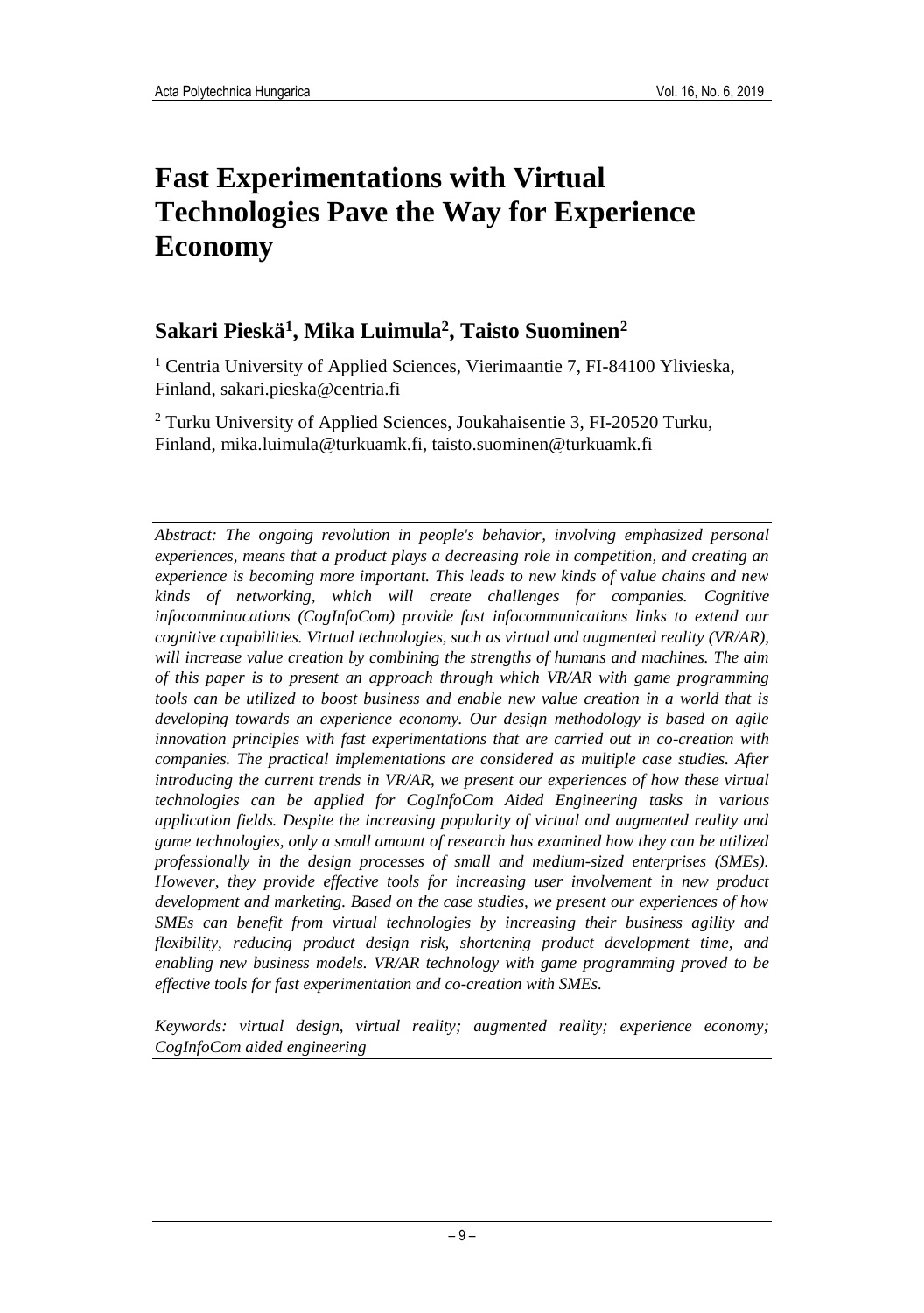## **1 Introduction**

The progress in digital technologies in combination with emerging technologies is changing the way we design, produce, commercialize, and generate value from products and related services [1]. Virtual reality (VR) and augmented reality (AR) are examples of these world-changing technologies, although they are still in the early stages of development. VR immerses users in a virtual world. This immersion effect often provides a real "wow" experience for the user. The 3D Cave Automatic Virtual Environment can also complete the immersion effect. In contrast, AR overlays digital information onto the physical world. The goal of AR is not to completely immerse the user in a virtual environment, but to supplement and enhance reality. These technologies can be seen as part of a larger approach, *Cognitive Infocommunications* (CogInfoCom), which covers numerous fields of human entanglement with information and communication technologies [2, 3, 4, 5].

In CogInfoCom the blending of the natural and artificial cognitive capabilities has brought new directions of research. The CogInfoCom channels can include VR/AR learning environments [6, 7, 8] or even a Sami-speaking robot system [9]. Previously human-computer interaction was mainly based on commands, recent developments in VR/AR and in deep learning has enabled interaction to advance in a more collaborative way [10]. From CogInfoCom aspects interaction and interfacing between the natural and artificial components is disappearing in many cases and it is almost impossible to clearly separate. Through the co-evolution of humans together with information and communication technologies (ICT), the intertwined sets of human with ICT capabilities can be considered conceptually as new cognitive entities [2, 11, 12].

According to a recent Goldman and Sachs report [13], VR and AR have the potential to become the next big computing platforms. Most of the discussion today around VR and AR focuses on consumer-level solutions such as gaming and entertainment. Nevertheless, they also hold great promise in boosting business and in speeding and improving product design. VR/AR technology has evolved, and the prices are becoming much more affordable, which makes them truly usable technologies, even for SMEs. However, most of the reported industrial VR/AR experimentations have been carried out together with big companies [14]. Virtual and game technologies also offer huge potential for SMEs to boost their businesses at an affordable cost level. However, companies working in small-scale manufacturing usually have limited resources for product development and marketing. Therefore, they need help in using co-creation principles [15] in the network consisting of the company, their customers, and a research group. One example of VR collaboration environments designed for testing and training of complex manufacturing systems is Virtual Collaboration Arena (VirCA). This platform is an augmented/virtual collaborative system that enables researchers, developers, and engineers to handle engineering challenges in practical scenarios [6].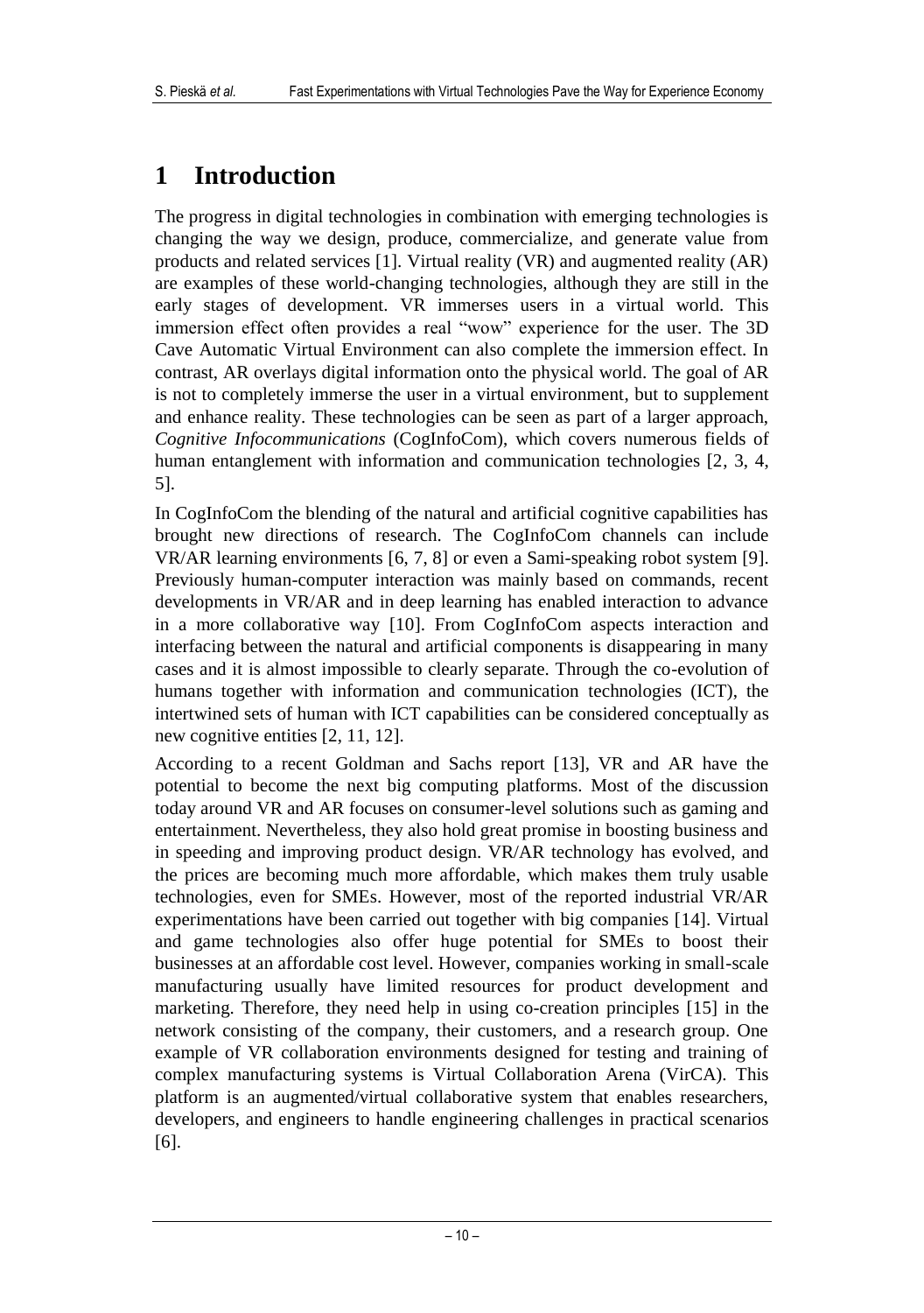In recent decades, consumers have been increasingly moving from a focus on price and product functionalities to a valuation of additional product aspects. The esthetic, tactile, and social experience of using and owning a product are increasingly playing a significant role in consumer choice. Creative industries and experience economy are two terms that are often related to this transformation. The term "creative industries" often refers to a wide range of economic activities that are concerned with the generation and commercialization of creativity, ideas, knowledge, and information [16]. Creative industries are defined as those that have their origin in individual creativity, skill and talent, which have a potential for wealth and job creation through the generation and exploitation of intellectual property [17]. Creative industries include advertising, architecture, the arts and antiques market, crafts, design, designer fashion, film, interactive leisure software, music, performing arts, publishing, software, television, and radio. Creative industries have spearheaded a transformation toward creative and experience economies, especially since the advent of digital technology [18, 19]. Our research team also applied many functions that have their origin in creative industries, in the case studies.

The term "experience economy" was introduced twenty years ago by Pine and Gilmore [20], who claimed that our economy has entered a stage of economic development where experience increasingly dominates consumption. This means that a product plays a decreasing role in competition, and creating an experience is becoming increasingly more significant. Since that time, the experience economy has changed many traditional ideas of how consumers evaluate products. The experience economy has been regarded as a principal concept in the experience area studies [21]. Pine and Gilmore [20] spoke about staged experience and categorized it into four fields of experience economy based on two varieties of participation (passive and active participation) and connection (absorption and immersion): entertainment, education, esthetic and escape experience. The hospitality and tourism business is an example of a business area that has shifted its focus from the product or service itself to enhancing tourists' experiences and making them unforgettable. With the advent of digital technology, numerous VR or AR solutions for tourism destinations have progressively provided tourists with more real and immersive virtual environments [21].

This development is now expanding in all business areas. Virtual technologies can pave the way for this transformation in industrial applications. The experience economy has extended from services to all business areas, including the design and manufacturing of products. One example is a major industrial 3D software and PLM software vendor, which lately updated its brand to become a 3DExperience Company [22]. The company provides a 3DExperience platform for its customers and now has dozens of 3DExperience centers around the world. The company states that the platform and centers provide businesses and people with virtual universes for imagining sustainable innovations. Their platform is based on 3D design, analysis, simulation, and intelligence software in a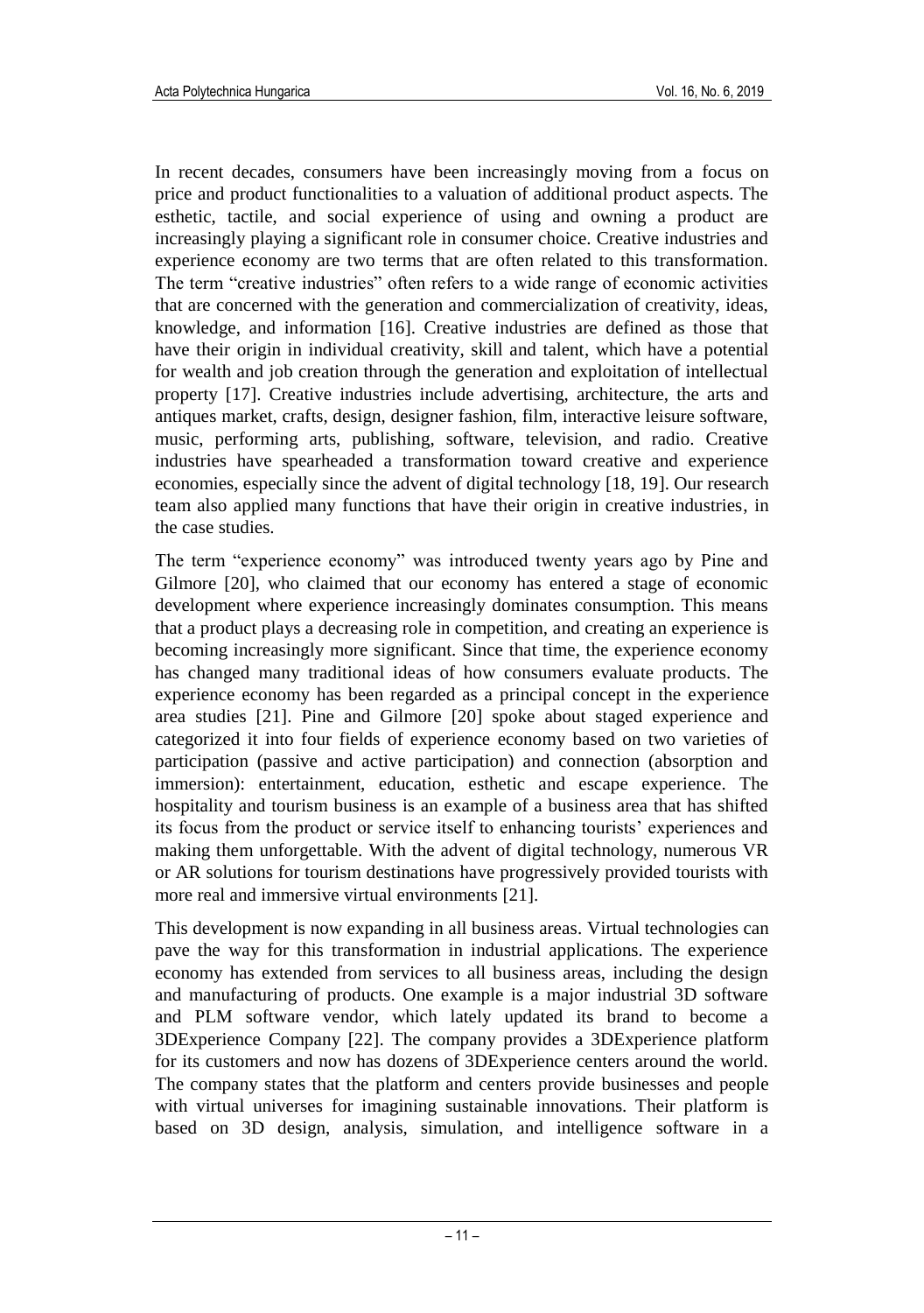collaborative, interactive environment, which is available both on premises and via the cloud. The company discusses their vision in "The Age of Customer Experience" and explains that their platform leverages 3D software applications to transform the way products are designed, produced, and supported, enabling businesses to create delightful customer experiences. These expressions have much in common with the experience economy content presented by Pine and Gilmore [20]. Many of our case studies with companies have close relations with the experience economy, especially the VR/AR applications implemented for exhibitions and events.

In this paper, we present our experiences of how virtual and augmented reality were applied for CogInfoCom Aided Engineering in various application fields. First we present some current trends in AR and VR in Chapter 2. In Chapter 3, we introduce our methodological choices, including co-creation, multi-case studies, and fast experimentation. In Chapter 4, we present our experiences with regard to how virtual design with 3D scanning, VR/AR, and game programming can be applied in various application fields. In Chapter 5, we discuss our experiments and provide conclusions. Our study has been carried out in a Tekes-financed joint project with Centria UAS and Turku UAS, "Fast Wow Effects Boosting SME Business," and in two international EU projects, "I3: Innovations & Industrial Internet" and "TARGET."

## **2 Virtual and Augmented Reality Trends**

Information technology and digitalization are revolutionizing both products and services. We have entered a whole new global age, and there are countless unrecognized opportunities that will touch every aspect of life. VR and AR with game technologies are important enablers in this development. These technologies are based on digital 3D models, and their utilization has become possible because industrial design has shifted to utilize 3D CAD. These technologies will be part of 3D experience platforms in the future. Increasingly, engineering work is carried out in a digital format; for example, the design and manufacturing of cars, buildings, ships and infrastructure are currently performed using mainly digital information. The digital product process covers the entire product life cycle, from the design stage to after sales and services. One potential area for virtual technology is marketing, which has not yet been widely utilized, to boost SME business. Currently, digitalization has been successfully and effectively implemented mainly by large companies. New technologies, such as 3D scanning, VR/AR technology, and game programming, will allow the use of digital content to boost SME businesses, especially for marketing purposes. Figure 1 shows examples of how our 3D design processes are carried out, starting from 3D laser scanning and followed by 3D visualization, which are leading to VR or AR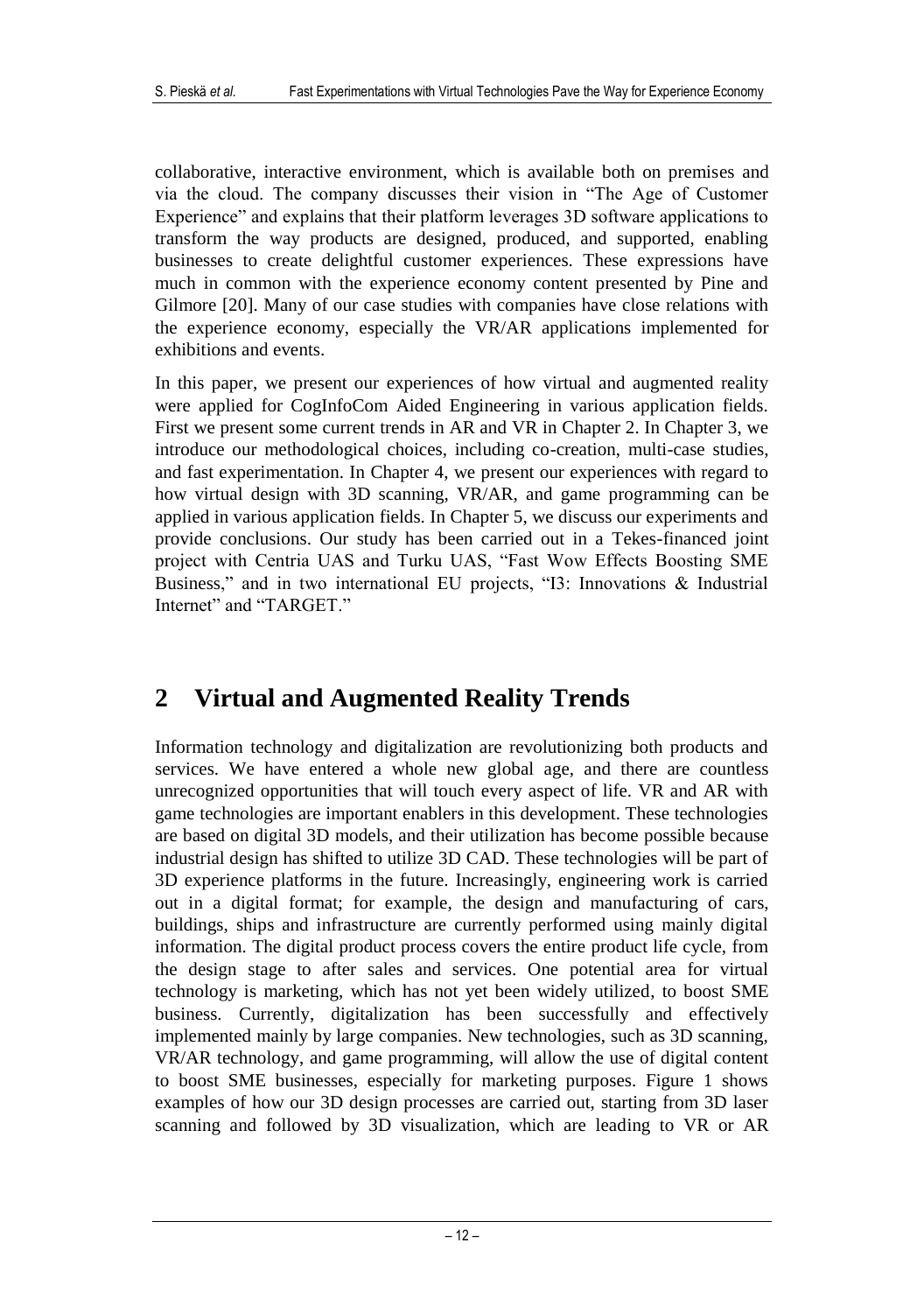solutions. The power of VR/AR implementations is that they enhance the human ability to absorb and process the information needed for decision-making. These technologies can provide information in the way that can be intuitively processed by humans. This reduces the cognitive load, especially in situations involving simultaneous or complex tasks.



Figure 1

Examples of the 3D design process leading to VR or AR solutions

Why should we invest in VR and AR technologies? Around 85% of VR and AR growth will come from non-gaming sources. AR-based smart glasses have been identified as a vital technology in the smart factories of the future [23]. Goldman Sachs estimates that knowledge transfer is the biggest business area for VR and AR technologies [13]. Facebook has spent \$2 billion on Oculus VR. Meanwhile, Samsung and Oculus have launched VR headsets together. Google has introduced AR glasses called Google Glass. In addition, Google DIY has invested \$542 million into Magic Leap Augmented Reality. Microsoft is developing a headset for the Xbox console. Apple is also working on its own virtual reality goggles, and Apple's head-mounted display patent was awarded in April 2014. In addition, Sony has also developed a VR headset for PlayStation 4 [24].

VR and AR technology was considered science fiction for many years. Currently, most of the discussion around VR/AR technology centers on consumer-level solutions such as gaming and entertainment. Recent developments with inexpensive and powerful VR headsets and AR solutions have expanded their use from entertainment and into many professional fields, such as, healthcare, tourism, marketing and even industrial applications. The International Data Corporation (IDC) study in 2016 predicted that in the next five years VR/AR technology will be utilized in other fields including education, logistics, and manufacturing [25]. This IDC study also forecasted changes in VR/AR equipment, including screenless viewers, standalone head-mounted displays (HMDs) having the necessary computer power integrated into the display, and HMDs connected to a smartphone, PC, or console. A recent Goldman and Sachs report [13] estimated that VR/AR revenues will total at least \$80 billion by 2025, and this figure could rise as high as \$182 billion. IDC Research has an even more positive forecast for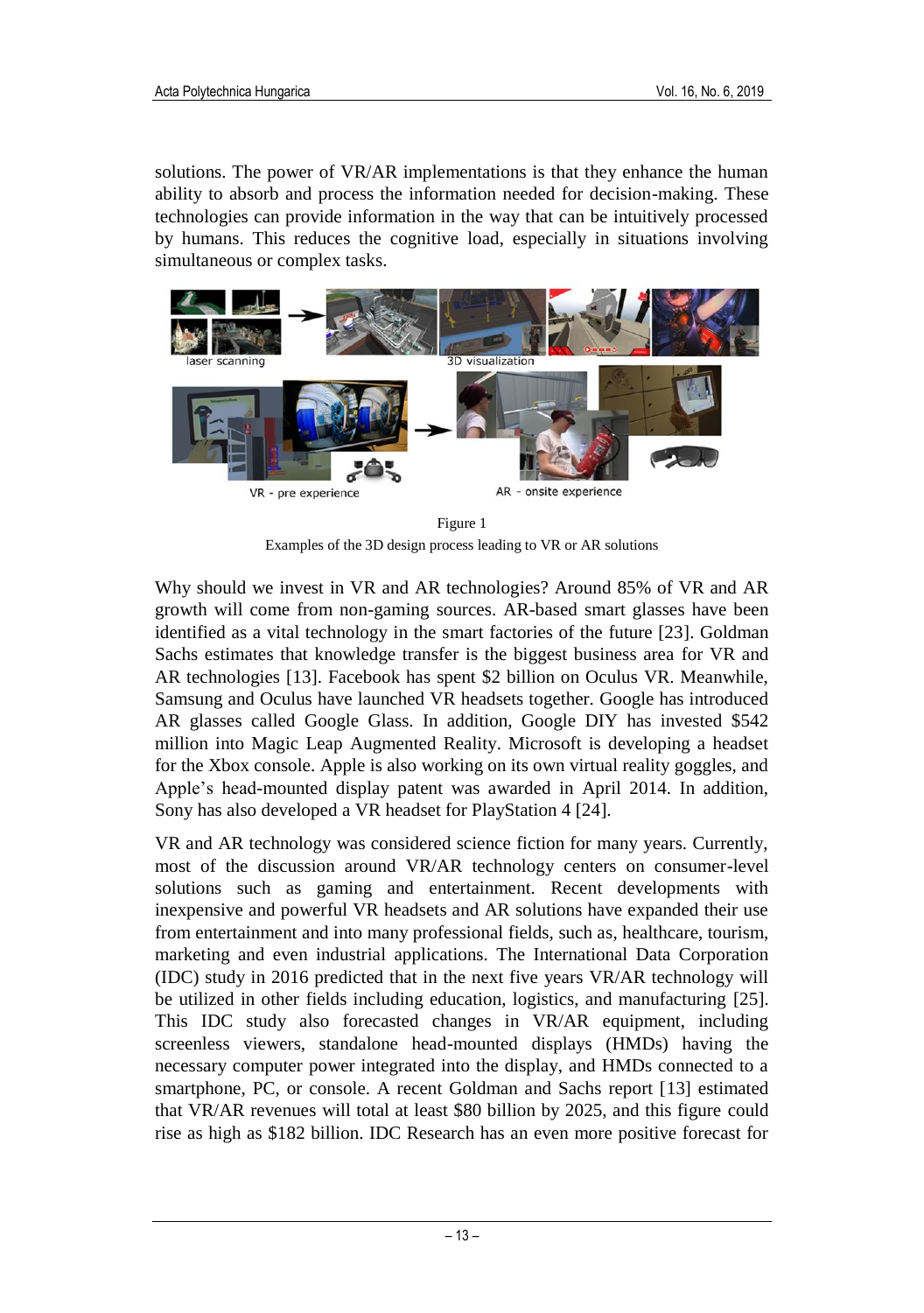VR/AR technologies [25]: worldwide revenues for AR and VR are expected to reach \$162 billion in 2020 (from \$5.2 billion in 2016).

Technology is evolving very fast, especially in VR/AR. Therefore, the IEEE P2048 Working Group is currently developing 12 standards for VR/AR technology together with participants from over 200 companies and institutions all over the world [26]. Evolving technology and increasingly affordable prices make VR/AR a truly usable technology. According to a PricewaterhouseCoopers (PwC) technology forecast [27], there are five ways businesses could benefit from VR technologies: shortened time to market, reduced product design risk, increased business agility and flexibility, transformed talent development and training, and newly enabled business models. Baya [27] stated that recent developments in virtual and augmented reality continue to reshape the production and business models of all creative industries. Advances in technologies such as the Internet of Things (IoT), 5G, and cloud computing are enabling more efficient use of VR/AR technologies in industrial applications. Interaction with the customer is becoming increasingly important in marketing.

VR can be defined as the use of technology to create the illusion of presence in an environment that is not really there [28]. This illusion can be generated in various ways. One of the most common uses is mobile VR, which has developed rapidly from the  $20<sup>th</sup>$  to  $21<sup>st</sup>$  Centuries. Whereas, Mattel's View-Master utilized films, nowadays consumer mobile devices operate with Google Cardboard or Samsung Gear VR-type low-cost headsets. These headsets combined with sensors in mobile devices create a powerful tool for creating immersive user experiences. For example, various amusement parks now feature roller coasters where VR content combined with the consumer's physical location and movements increase the user experience. VR content can also be displayed with more sophisticated VR glasses, which have better resolution and sensor technologies to track and trace the consumer's head movements. These improvements decrease motion sickness, which is still one of the main challenges in VR technologies [29, 30].

AR can be defined as a set of technologies that superimposes digital data and images onto the physical world. At its core, AR transforms volumes of data and analytics into images or animations that are overlaid on the real world [31]. Today, most AR applications are delivered through mobile devices, but the delivery will increasingly shift to hands-free wearables such as head-mounted displays or smart glasses. While VR can be used when real-world objects are not available or unreachable, AR can only be used on-site. Sophisticated VR glasses are already widely available in the consumer market, but AR glasses are generally prototypes or early phase products. The lack of affordable, lightweight, highperformance smart glasses has been the main barrier to the widespread adoption of AR. On the other hand, some AR technologies such as Daqri's Smart Helmet are already so robust that developers are able to outline the future of the both consumer and professional markets [32, 33].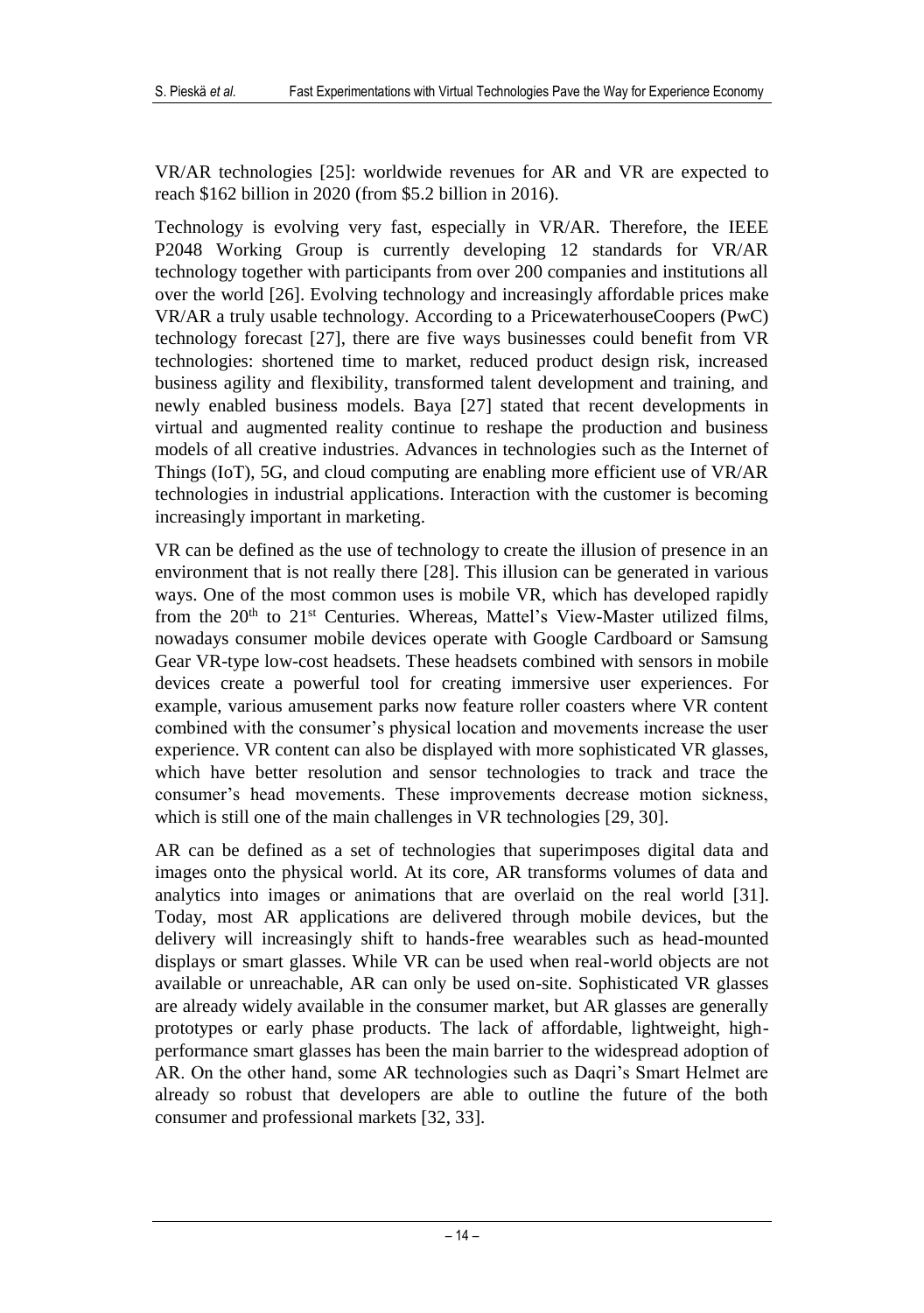AR creates business value in two ways. It is becoming part of products themselves, and it is improving performance in the overall value chain, including product development, manufacturing, marketing, after-sales services, and numerous other areas. There are several examples of successful implementations of AR in industry. Boeing showed that AR improved productivity in wiring harness assembly by 25% [34]. General Electric has reported that combining voice commands with AR increased productivity 34% when workers were performing complex wiring processes in wind turbines [35]. Xerox reported that the rate at which technical problems are resolved without any on-site help increased 76% due to the use of AR [36]. Moreover, AR becomes even more effective when it is integrated with VR, artificial intelligence or robotics. AR's core capabilities are visualizing, instructing, and interacting [31]. VR integration can add simulation as a fourth capability. This can be very helpful in many situations, for example, for training purposes in hazardous environments.

## **3 Fast Experimentation and Co-Creation**

Our working method was based on fast experimentation, which applies many of the principles of agile innovation [37]. Agile methods have emerged and revolutionized information technology in recent decades. Today, agile methodologies are spreading across a broad range of industries and functions [38]. For us, agile innovation is a team sport in collaboration with companies, implemented on a daily basis, as presented by Morris et al. [37]. Examples of the principles that we have applied include delighting the customer through rapid delivery of a minimal key feature set and delivering value continuously to address progressively deeper, tacit customer needs.

Our iterative fast experimentation cycle is presented in Figure 2 [39]. The cycle has a close connection to CDIO, which is an educational framework stressing engineering fundamentals set in the context of conceiving, designing, implementing, and operating real-world systems and products [40]. The iterative innovation process starts with open innovation and continues clockwise from conception to design, implementation and operation. Fast experimenting is an essential part of our model, providing the speed needed for the innovation process in fast-developing markets. Experimenting includes both technological and business experimenting. The results of the innovation process are innovative quality products and services. In technology experiments, versatile competences are necessary, including know-how on VR/AR design and user interfaces, which can vary from mobile devices to 3D CAVEs. Advanced 3D scanning, point cloud handling, 3D modeling, and game programming are technologies that can also be utilized in the fast experimentation cycle. In particular, we have found that game technologies provide effective tools usable in fast experimenting, not only for entertainment purposes but also for industrial applications.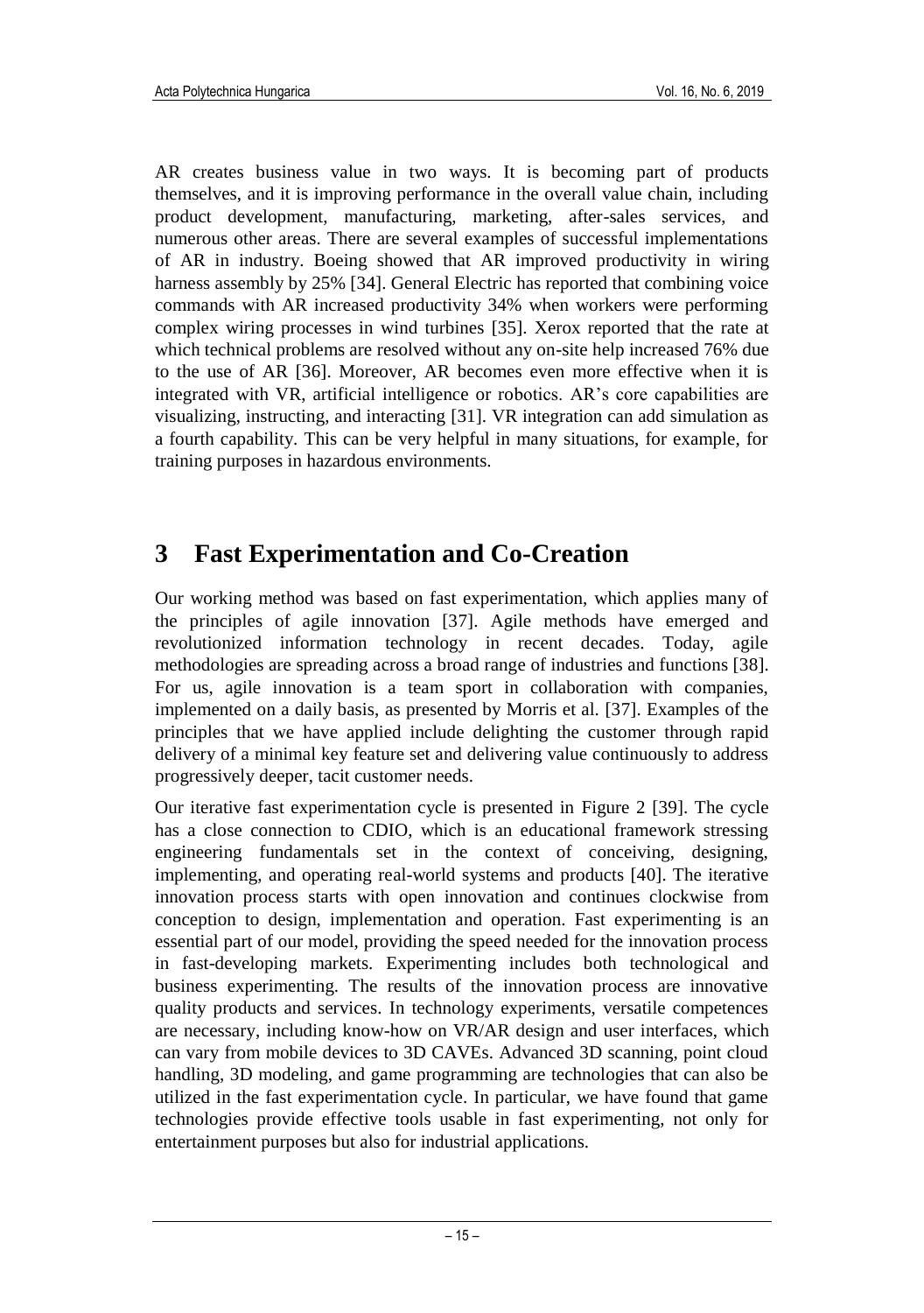

Figure 2 Our iterative fast experimentation cycle

For us, co-creation refers to collaboration with customers for the purpose of innovation. This has become a foundational premise of service-dominant logic [41]. The difference between co-creation and customization lies in the degree of involvement of the customer. The customer plays a less active role in customization than in co-creation. In the co-creation process, the customer or business partner is an active collaborator right from the beginning of the innovation process. Virtual and game technologies provide valuable tools for use in this process. The challenge for businesses is that in the co-creation process the market orientation should be proactive, which requires identifying and satisfying the latent needs of customers [15].

One way to present the methodical choices of our study is by using the research onion, an illustrative presentation by Saunders et al. [42]. The research onion (Figure 3) presents relations between some research philosophies, approaches, choices, strategies, time horizons, techniques, and procedures. In our study, the methodical choices were mixed methods; on the strategy level, we combined action research and case study principles in the form of multi-case studies [43]. It is well known that case studies are especially useful for exploring topics in which there is a relative lack of strong theory [15, 43]. In such circumstances, case studies are often able to provide descriptions in previously under-investigated areas.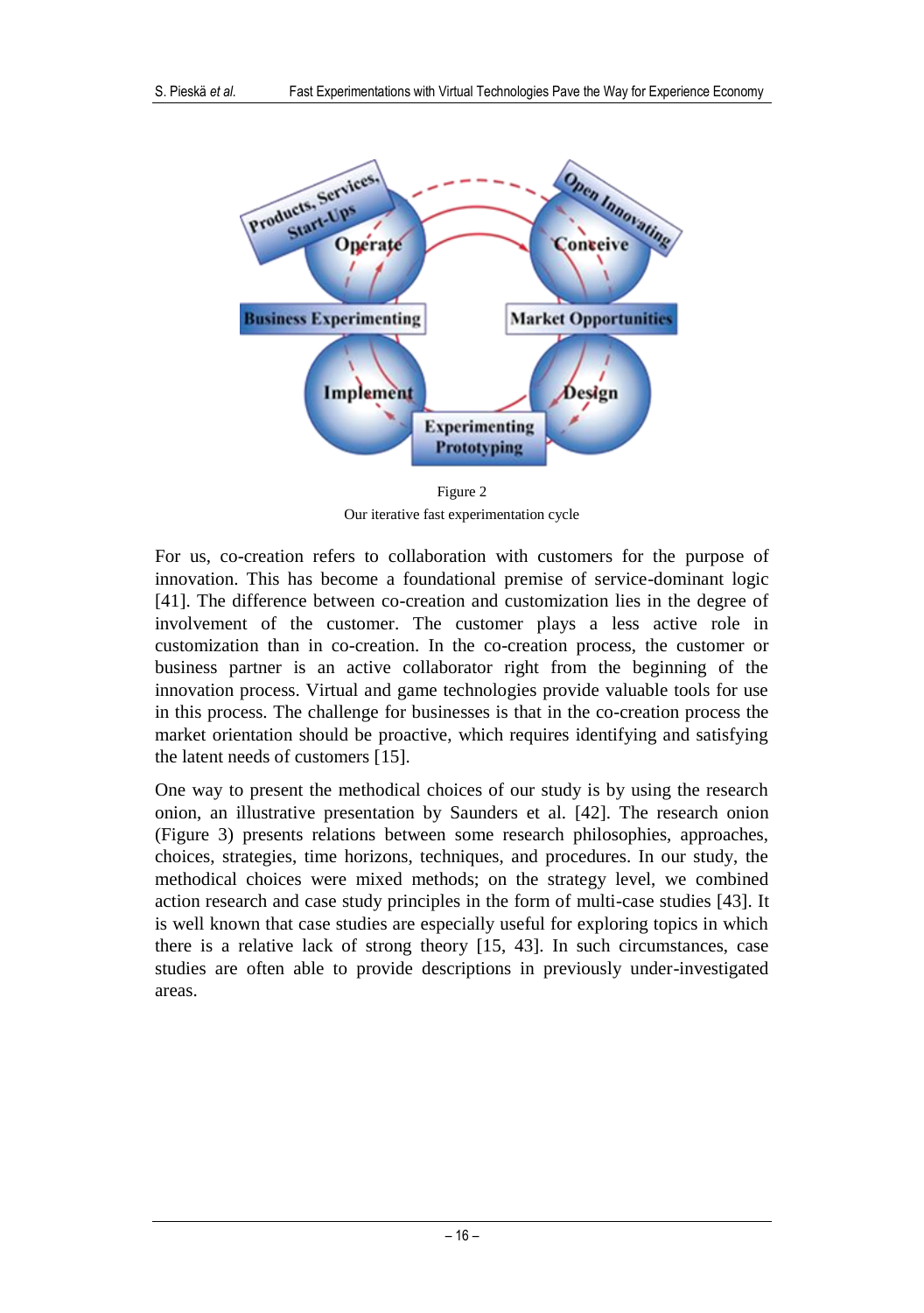

Figure 3 The research onion by Saunders et al. [42]

## **4 Case Studies Utilizing Virtual Technologies**

We carried out case studies in our projects with multidisciplinary methods based on agile and fast experimentations [39, 44, 45]. We found that game programming software (e.g., Unity and Blender) and versatile digital environments (smart phones, tablets, VR/AR headsets, desktops and 3D CAVEs) functioned seamlessly for fast experimentations. The chosen programming approach provided an economical and fast way to transform the results from one platform to another utilizing alternative methods (see Figure 4, left). Examples of the equipment (HTC Vive virtual glasses and 3D CAVE in Centria) used in our experimentations are also shown in Figure 4 (right).



Figure 4

Alternative ways of using virtual and game technologies (left) and examples of equipment (right)

Our experimentations were directed in various areas. Figure 5 presents examples of the automation equipment and work cell design, which were carried out in co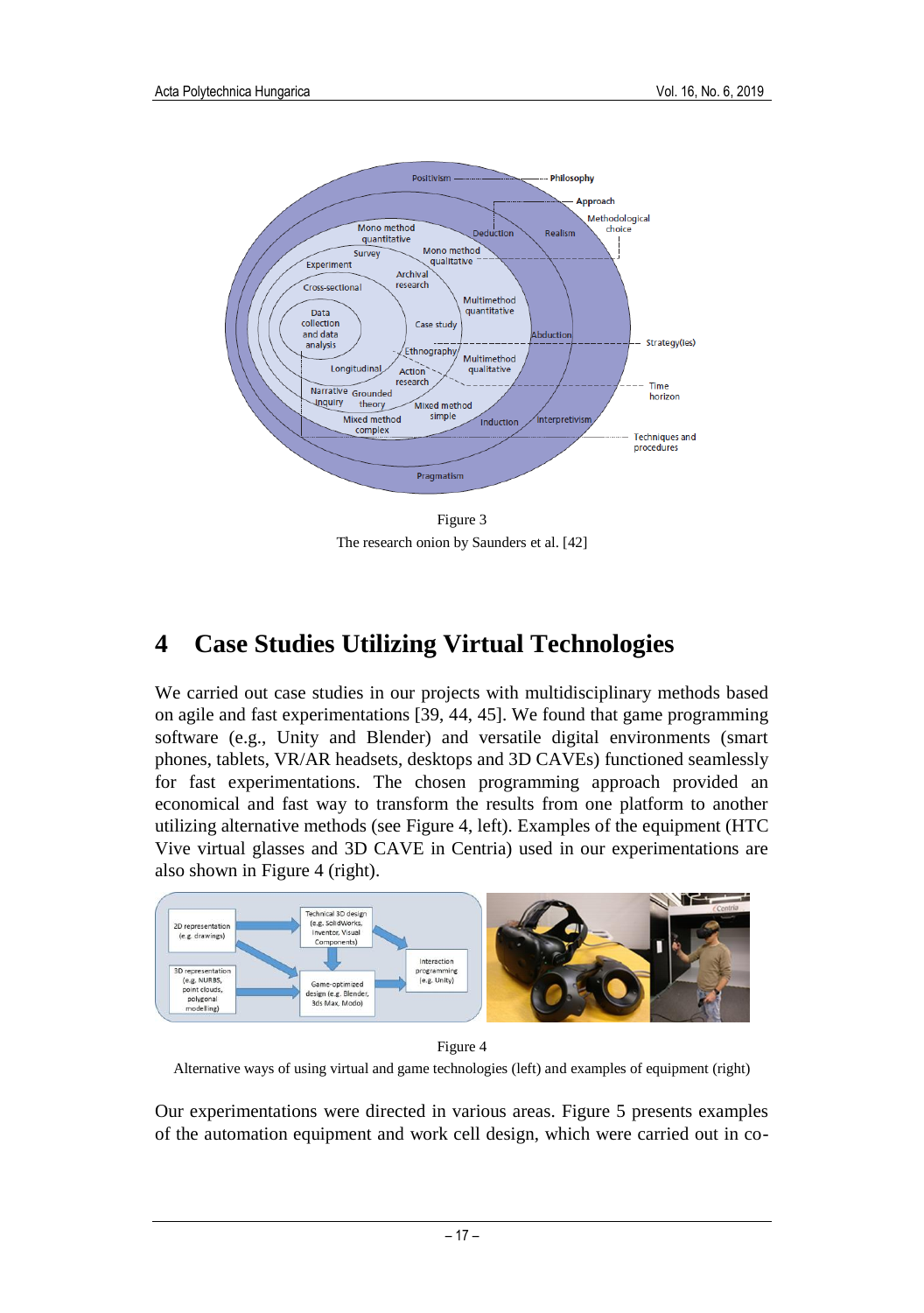creation with SMEs. Virtual design of automation equipment was applied both with technical 3D CAD software and game programming. The key idea was to effectively re-use the original 3D design when moving from one platform to another. In the robotized door manufacturing, work cell virtual design and simulation were used from the beginning in the layout design and continued into off-line programming. A virtual model with updated sensor information were later utilized for remote monitoring and maintenance operations. In some cases, 3D CAVE, mobile user interfaces, and VR/AR environments were also utilized in the design process. Virtual design and simulation software along with both 3D CAVE and virtual glasses were used in the design of linear servo technology-based wood processing equipment (Figure 5, right). Our earlier studies have also shown how complicated CAD drawings can be utilized in the development of an industrial training game. The result, IndustrySim demonstration [46], contains a massive amount of CAD drawings of a coal-fired power plant.



Figure 5 Examples of virtual design applications carried out in co-creation with SMEs

We have been working for several years with various methods of cognitive infocommunication with robots and cobots (collaborative robots). This includes lead though programming, virtual design-based off-line programming (OLP), automatic CAD-based or vision-based programming, and gesture- or voice recognition-based control. We also recently demonstrated that VR glasses can be utilized in robot programming (Figure 6). In the virtual environment, the operator can take an immersive step inside the robot work cell and, for example, check that the welding tracks are correct. In addition, the robot track points could be saved for creating a robot program. We tested VR glasses with two commercial software programs that included this possibility. The immersive robot programming environment is a totally different programming platform than the traditional operator panel, but after some training it can be very illustrative and is well suited for educational and training purposes.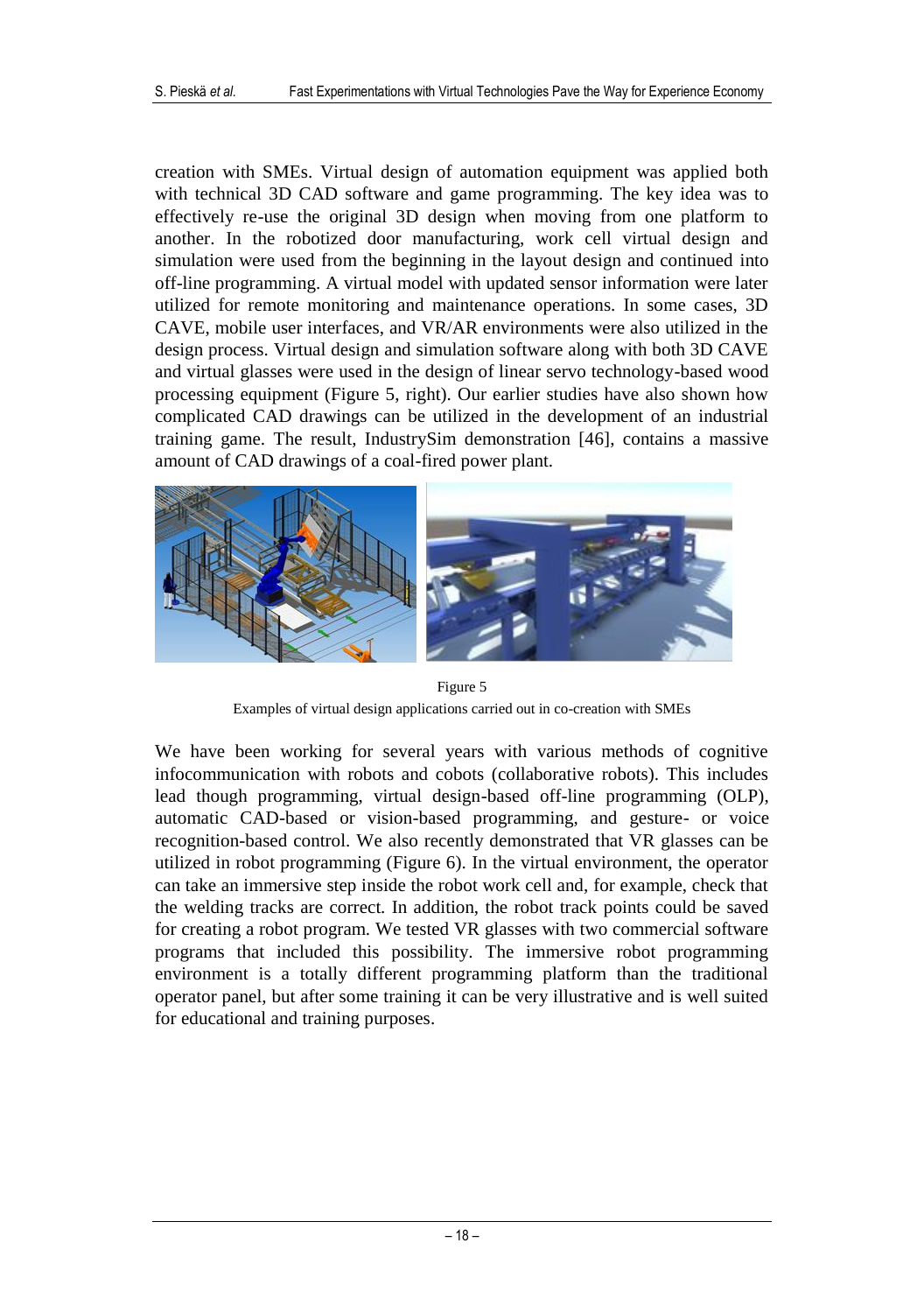

Figure 6 Experiments in immersive and virtual model based robot programming

Interactive product presentations with game technology can provide ways to get important feedback for user interface design. Therefore, we implemented VRbased applications for interactive product presentations for marketing, events, and fairs. This is particularly important for products that are too large to present in the fairs, such as large hangar or industrial doors or premium class boats (Figure 7). The collaborating companies presented these applications in many international fairs in 2017. In these cases, the original technical 3D design data was effectively re-used when moving from one presentation platform to another (3D CAVEs, VR/AR devices, smart phones, PCs or tablets). Because SMEs do not typically have virtual environments themselves, collaboration and co-creation with research groups is important. With game programming tools, interactive features could be added with fairly moderate efforts to the technical 3D design. These interactive features are especially necessary in commissioning tasks or when providing training in safety, maintenance, or assembly operations. This is very cost-effective if the commissioning, assembly, or service process is physically distant far away, which is often the case with hangar doors or premium class boats.



Figure 7 Interactive product presentations for marketing were created for different platforms

Interactive guides were also created with game programming for parts of the production processes. Figure 8 (left) shows an example of one stage of a production process in the metal industry. In the application, the operator can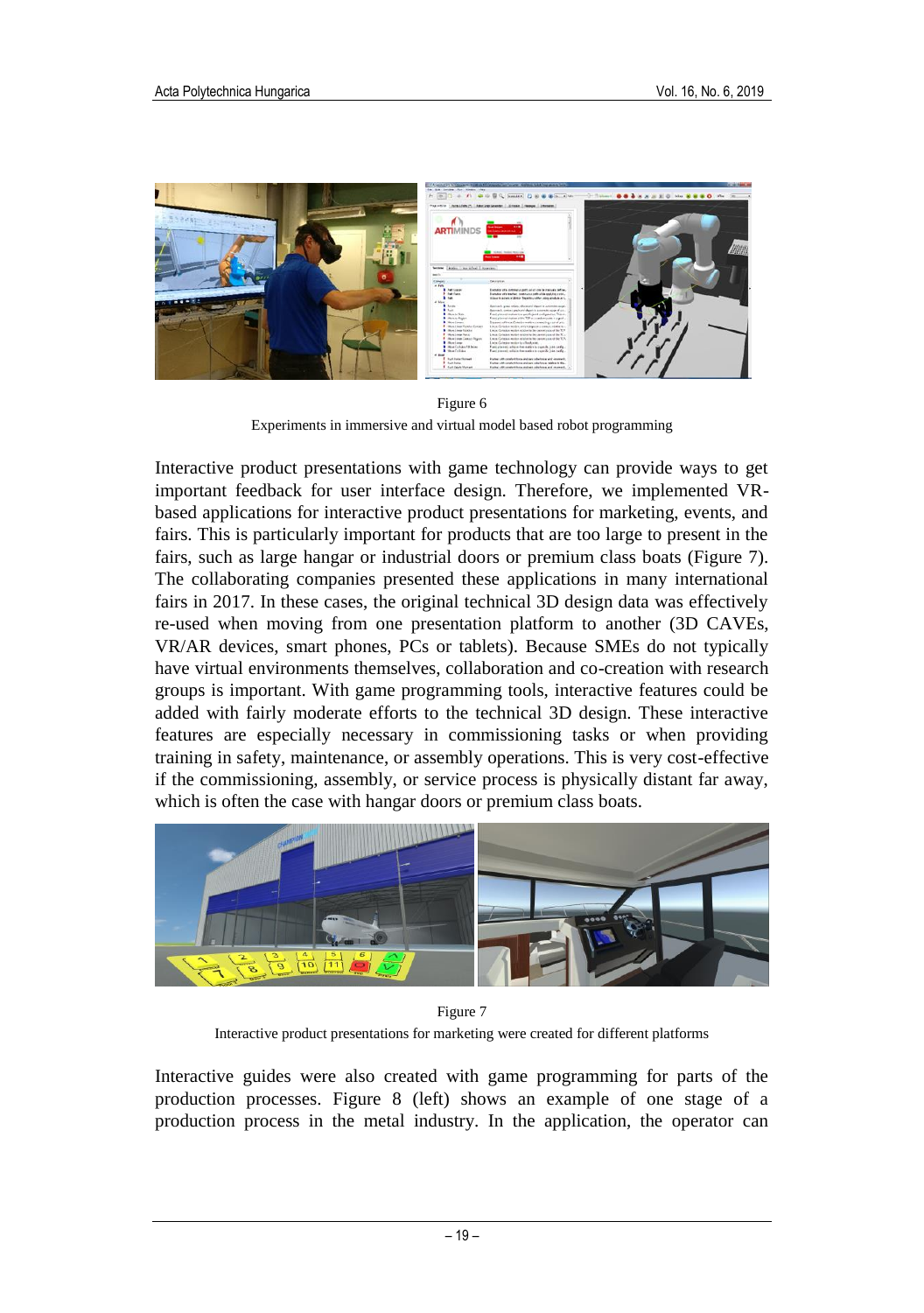interactively choose different views and animations. Figure 8 (right) demonstrates the product principle of a patented piece of gluing equipment with changing views and zooming.



Figure 8 Interactive marketing presentations of production process

Interior design of houses is an area where the experience economy has growing importance in the market. We created a virtual model of a holiday house and an interior design tool for educational purposes (Figure 9). Both the quick modeling and the interactive interior design application were created using game programming software. The result was successfully implemented in two different 3D CAVE environments and in a virtual glass solution. In this application, the user can move freely in the house, and he or she is able to change the colors and textures of the surfaces. The interactive application also includes a kitchen in the holiday house, in which the user may change the furniture models (e.g., door colors and models of the kitchen cabinets) in the same way they can change the colors and textures of the surfaces. The immersive environment can be utilized both for the kitchen design and in marketing. The same idea of changing the colors and textures of the surfaces was later included in the product presentation of the premium class boat shown earlier in Figure 7.



Figure 9

Virtual model of a holiday house and interior design tool application based on game programming

One application area where we have applied virtual and game technologies is healthcare solutions [39], where we have tested rehabilitation games and a speech and language therapy game developed by the Turku Game Lab (Figure 10). The skiing rehabilitation game was tested both on our laboratory with a service robot and on our collaborating SME's premises. The Sanalanka therapy game for young children was tested by speech therapy groups. The virtual and game technology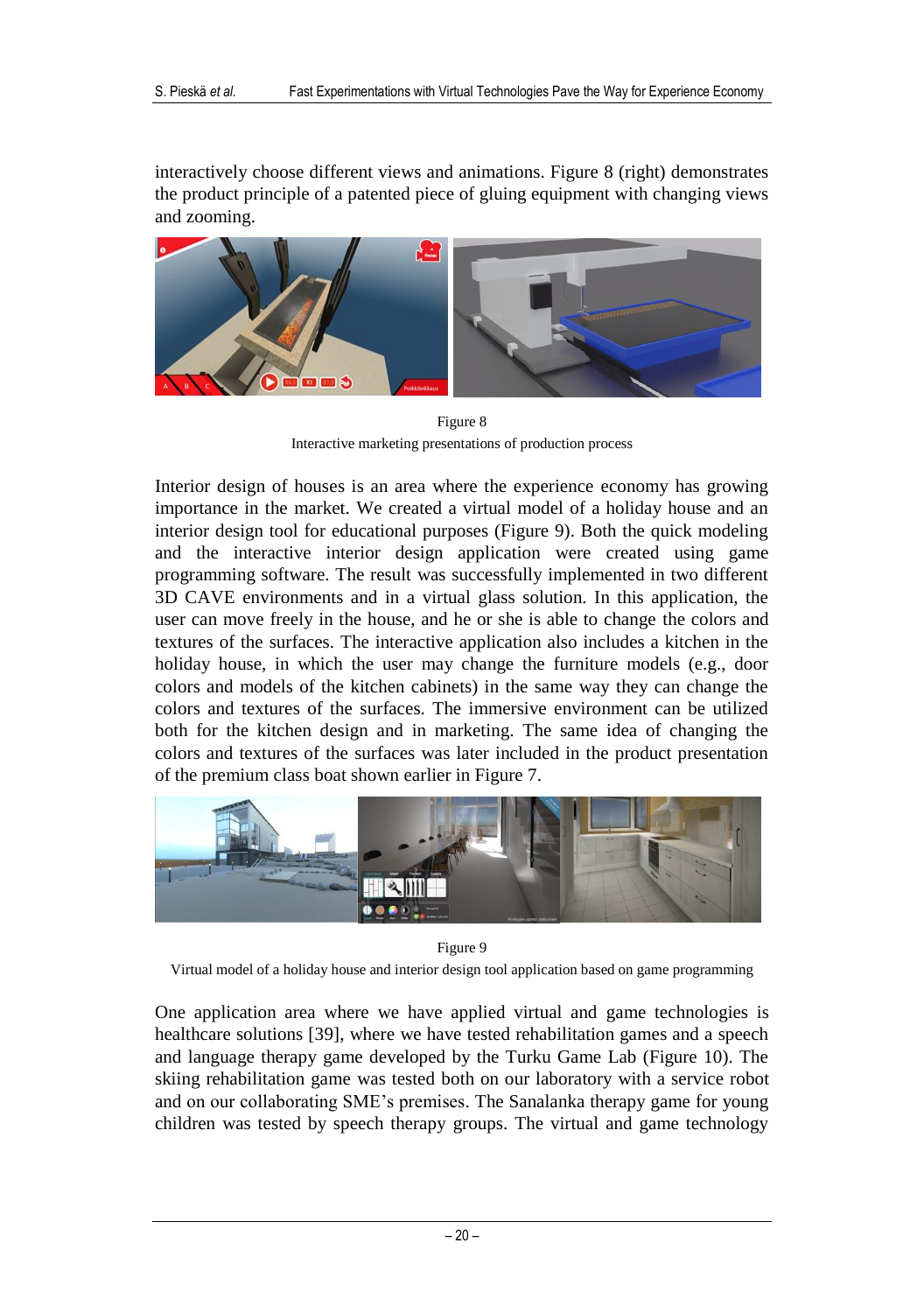received very positive feedback in both applications. The user group in the rehabilitation tests was mainly elderly people, while in the speech therapy tests the users were children.



Figure 10 Virtual and game technology were also applied in the healthcare field

As we have shown, virtual and game technologies can be seen as businessboosting enablers, especially for SMEs. Our approach has not been to focus on entertainment but rather on the immersion in or enhancement of reality. However, entertainment can also be one of the enablers. We have developed exhibition games that combine traditional game cards and AR [39, 44]. Visitors are attracted to play mini games and collect game cards from exhibition booths. These cards can be used to customize a visitor's avatar. After visiting all the booths, the visitors are able to receive awards. Figure 11 shows a fair game designed for the exhibition center, containing 28 game cards and seven mini games. Every booth has a poster that will be triggered in the game.

In Figure 12, another fair game is presented. This 2.5D game has been designed for a local book fair. This game concept is more cost effective and easier to scale for other purposes. Visitors are asked to scan postcards found in the exhibition booths and open virtual doors. Each door leads the visitors to a mini game. This game has the same reward mechanism as the first game.



Figure11 A 3D fair game concept combining traditional game cards and AR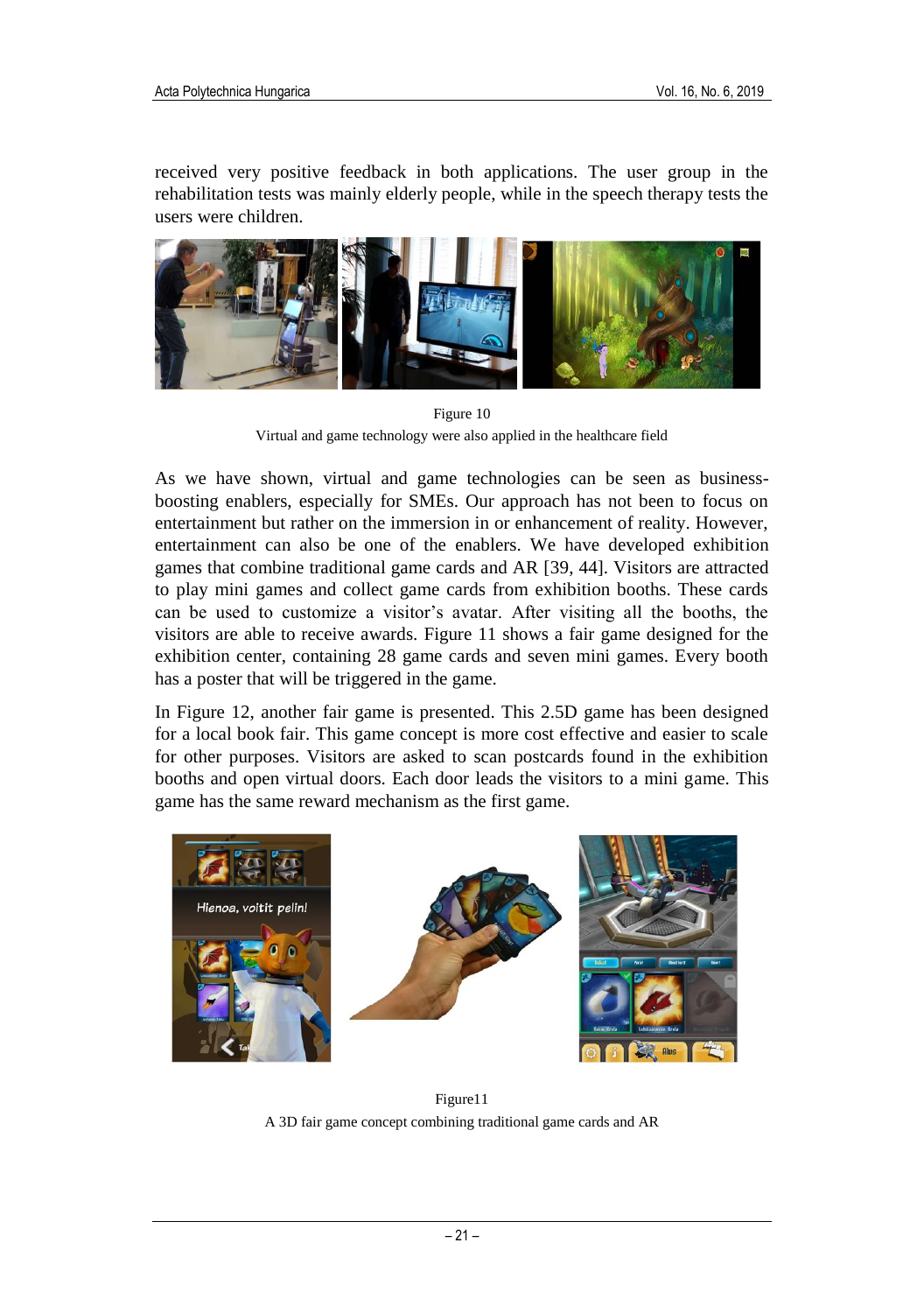

Figure 12 A 2.5D fair game utilizing traditional postcards and AR

### **Conclusions**

VR and AR are good examples of technologies that combine the strengths of humans and machines. They are also typical, in other areas of Cognitive Infocommunications, which cover numerous fields of human cooperation with information and communication technologies. These technologies will be even more important in the future because our economy has entered a stage of economic development where experience increasingly dominates consumption. In this paper, we presented our fast experimentation and co-creation-based approach to use VR and AR to boost SME business. The application areas included virtual design, training, maintenance, and assembly operations. We also introduced some interactive product presentations for marketing, events, and fairs utilizing virtual and game technologies. Further, we presented examples of how these technologies can be utilized in education, training, and rehabilitation. Based on our experience, virtual and game technologies are effective tools for fast experimentation and cocreation with SMEs. The exploratory nature of the research means that our promising findings are still tentative and need to be confirmed later with largerscale studies. Our collaborating SMEs have found the case implementations very beneficial, and some of them have already invested in the latest virtual technologies. However, in the future these single-case implementations will not be sufficient to ensure successful businesses. We fully agree with the opinion of Porter and Heppelmann, that every organization needs a strategy for VR and AR [31]. Even SMEs must have a strategy for using these technologies as an added value service in their product life cycle management, including design, sales, production and maintenance. In particular, SMEs should prioritize co-creation with research groups, in this area.

### **Acknowledgement**

The authors would like to thank everyone who participated in the development of the case studies, especially Mr. Ari Lehtimäki and Mr. Anttoni Porri are greatly acknowledged. This work was carried out within the projects mainly supported by the Finnish Funding Agency for Technology and Innovation (Tekes), EU Interreg Nord program and EU Northern Periphery and Arctic 2014–2020 Programme which also are acknowledged.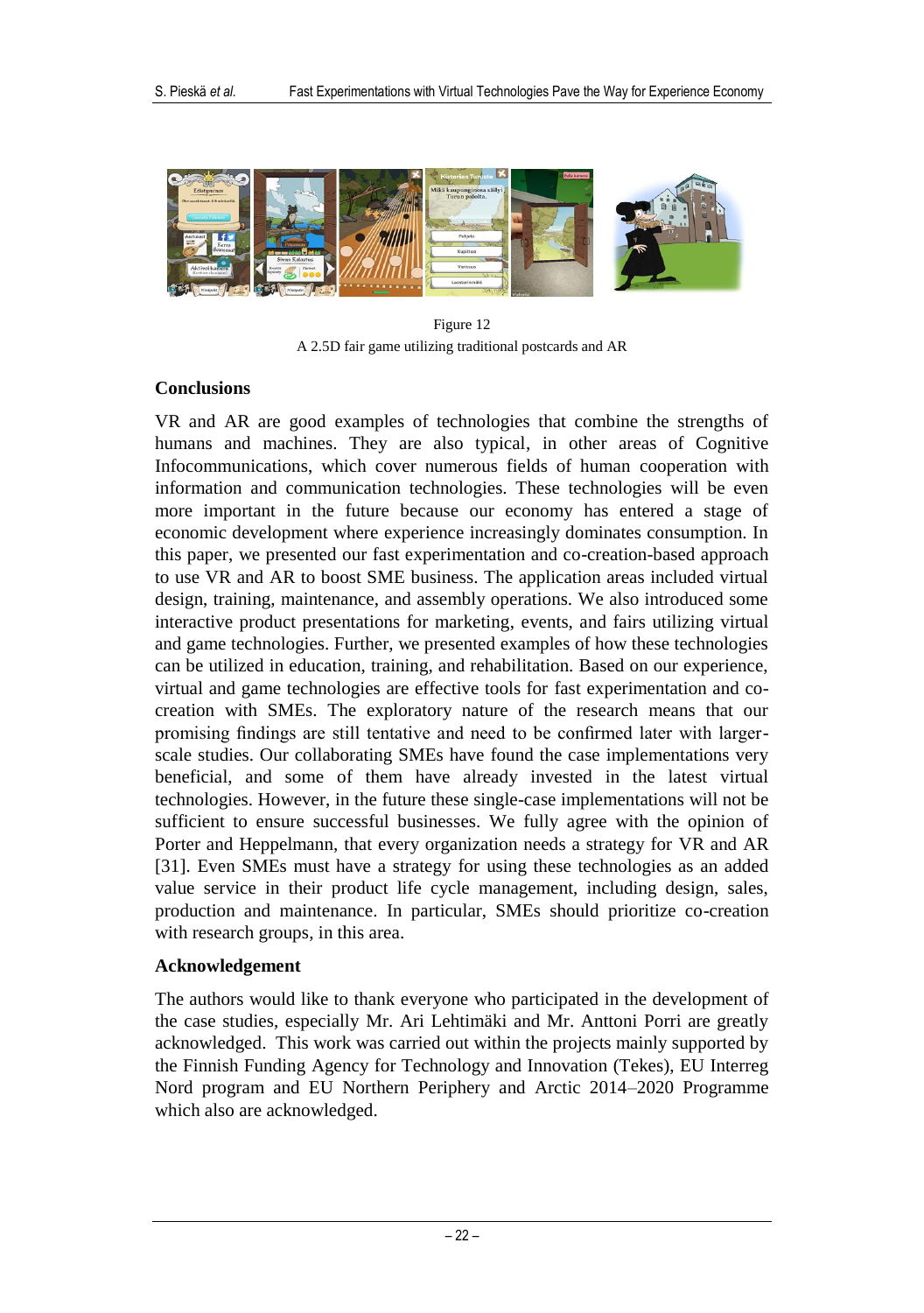#### **References**

- [1] G. C. Kane, D. Palmer, A. Nguyen Phillips, D. Kiron, and N. Buckley: Strategy, not technology, drives digital transformation. MIT Sloan Management Review and Deloitte University Press, June 2015
- [2] P. Baranyi, A. Csapo and G. Sallai: Cognitive Infocommunications (CogInfoCom). Springer, 2015
- [3] P. Baranyi and A. Csapo: Definition and synergies of cognitive infocommunications. Acta Polytechnica Hungarica, Vol. 9(1), pp. 67-83, 2012
- [4] G. Sallai: The cradle of the cognitive infocommunications. Acta Polytechnica Hungarica, Vol. 9(1), 2012, pp. 171-181
- [5] P. Baranyi and A. Csapo and P. Varlaki: An overview of research trends in CogInfoCom. Intelligent Engineering Systems (INES), 2014 18<sup>th</sup> International Conference on. IEEE, 2014, pp. 181-186
- [6] P. Galambos, Á. Csapó, P. Zentay, I.M. Fülöp, T. Haidegger, P. Baranyi and I. J. Rudas: Design, programming and orchestration of heterogeneous manufacturing systems through VR-powered remote collaboration. Robotics and Computer-Integrated Manufacturing, 33, 2015, pp. 68-77
- [7] K. Biró and G. Molnár: The Effects of Virtual and Augmented Learning Environments on the Learning Process in Secondary School. 8<sup>th</sup> IEEE International Conference on Cognitive Infocommunications (CogInfoCom 2017), IEEE 2017, pp. 371-376
- [8] R. Al-Azawi and M. D. S. Shakkah: Embedding augmented and virtual reality in educational learning method: Present and future. In Information and Communication Systems (ICICS), 2018 9<sup>th</sup> International Conference on, IEEE, 2018. pp. 218-222
- [9] G. Wilcock and K. Jokinen: Bringing Cognitive Infocommunications to small language communities. 8<sup>th</sup> IEEE International Conference on Cognitive Infocommunications (CogInfoCom 2017), IEEE 2017, pp. 259- 264
- [10] A. Torok: From human-computer interaction to cognitive infocommunications: a cognitive science perspective. Proceedings of the CogInfoCom 2016, 7<sup>th</sup> IEEE International Conference on Cognitive Infocommunications, IEEE 2016, pp. 433-438
- [11] L. I. Komlósi and P. Waldbuesser: The Cognitive Entity Generation: Emergent Properties in Social Cognition. Cognitive Infocommunications (CogInfoCom), 2015 6<sup>th</sup> IEEE International Conference on. IEEE, 2015, pp. 439-442
- [12] P. Baranyi and A. Csapo: Revisiting the concept of generation CE-Generation of Cognitive Entities. Cognitive Infocommunications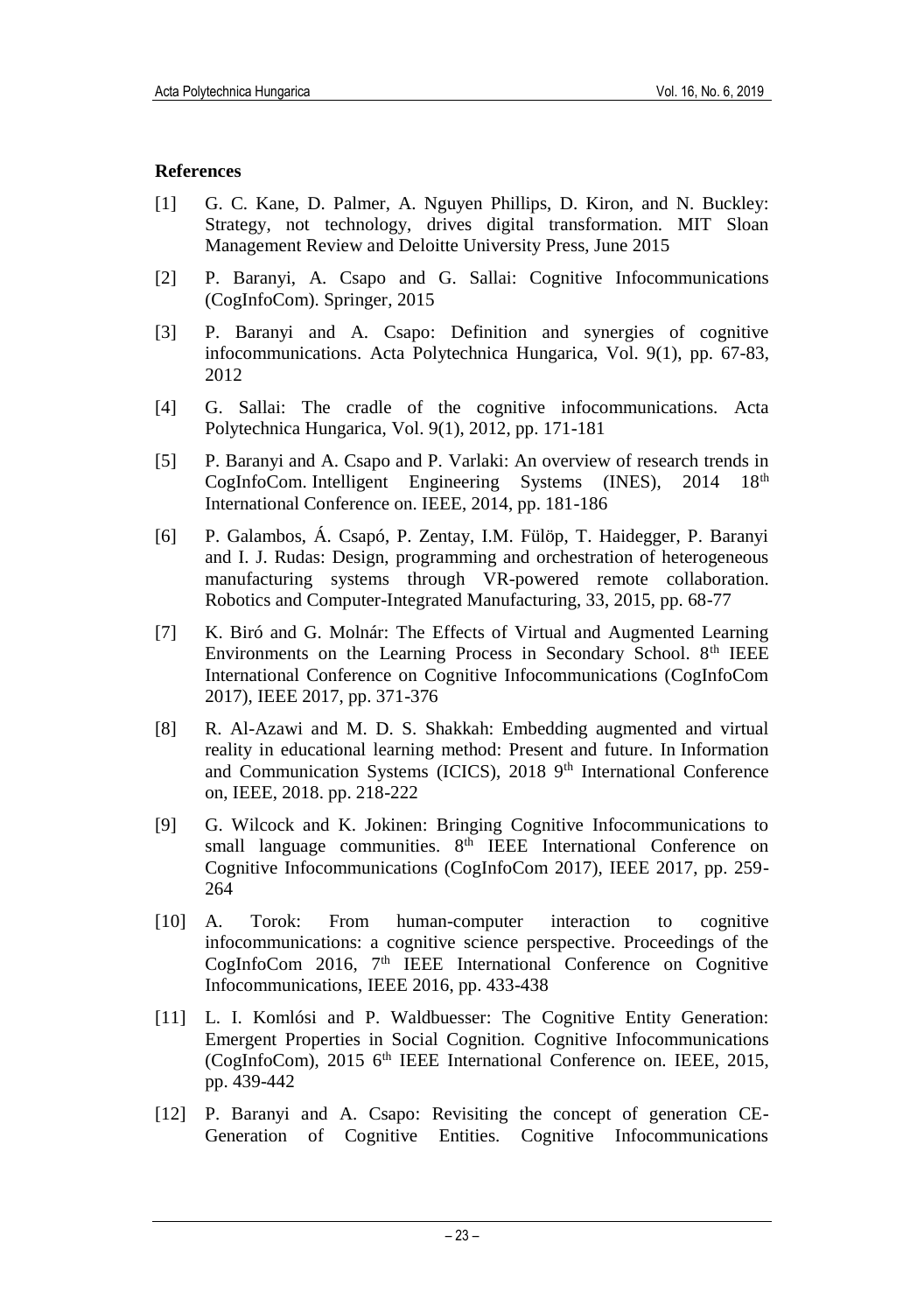(CogInfoCom), 2015 6<sup>th</sup> IEEE International Conference on. IEEE, 2015, pp. 583-586

- [13] H. Bellini, W. Chen, M. Sugiyama, M. Shin, S. Alam and D. Takayama: Virtual & Augmented Reality. Understanding the race for the next computing platform. Profiles in Innovation. Goldman Sachs Global Investment Research. January 2016, Available at: http://www.goldmansachs.com/our-thinking/pages/technology-drivinginnovation-folder/virtual-and-augmented-reality/report.pdf
- [14] DIMECC Final report 1/2017: S-STEP–Smart Technologies for Lifecycle Performance. DIMECC Publication series No. 11, Grano Oy, Tampere, 2017
- [15] P. Kristensson, J. Matthing and N. Johansson: Key strategies for the successful involvement of customers in the co-creation of new technologybased services. International journal of service industry management, 19, No. 4, 2008, pp. 474-491
- [16] D. Parrish: Creative Industries (2017) Available at: http://www.davidparrish.com/creative-industries/
- [17] J. Newbigin: What is the creative economy? British Concil website (2017) Available at: https://creativeconomy.britishcouncil.org/guide/what-creativeeconomy/
- [18] J. Lampel and O. Germain, O.: Creative industries as hubs of new organizational and business practices. Journal of Business Research, Vol. 69, No. 7, 2016, pp. 2327-2333
- [19] S. Hennekam, D. Bennett: Creative industries work across multiple contexts: common themes and challenges, Personnel Review, Vol. 46, Issue: 1, 2017, pp. 68-85
- [20] B. J. Pine and J. H. Gilmore: Welcome to the Experience Economy. Harvard Business Review, 1998, 76: pp. 97-105
- [21] T. Jung, M. C. tom Dieck, H. Lee and N. Chung, N.: Effects of virtual reality and augmented reality on visitor experiences in museum. In Information and Communication Technologies in Tourism 2016, Springer, Cham, pp. 621-635
- [22] Dassault Systèmes: About Dassault Systèmes. The 3DEXPERIENCE Company, 2017, Available at:<https://www.3ds.com/about-3ds/>
- [23] A. Syberfeldt, O. Danielsson and P. Gustavsson: Augmented Reality Smart Glasses in the Smart Factory: Product Evaluation Guidelines and Review of Available Products. IEEE Access. 2017
- [24] EON Reality: EON Interactive Digital Center Presentation. EON (2017) Available at: https://www.eonreality.com/press-releases/eon-reality-based-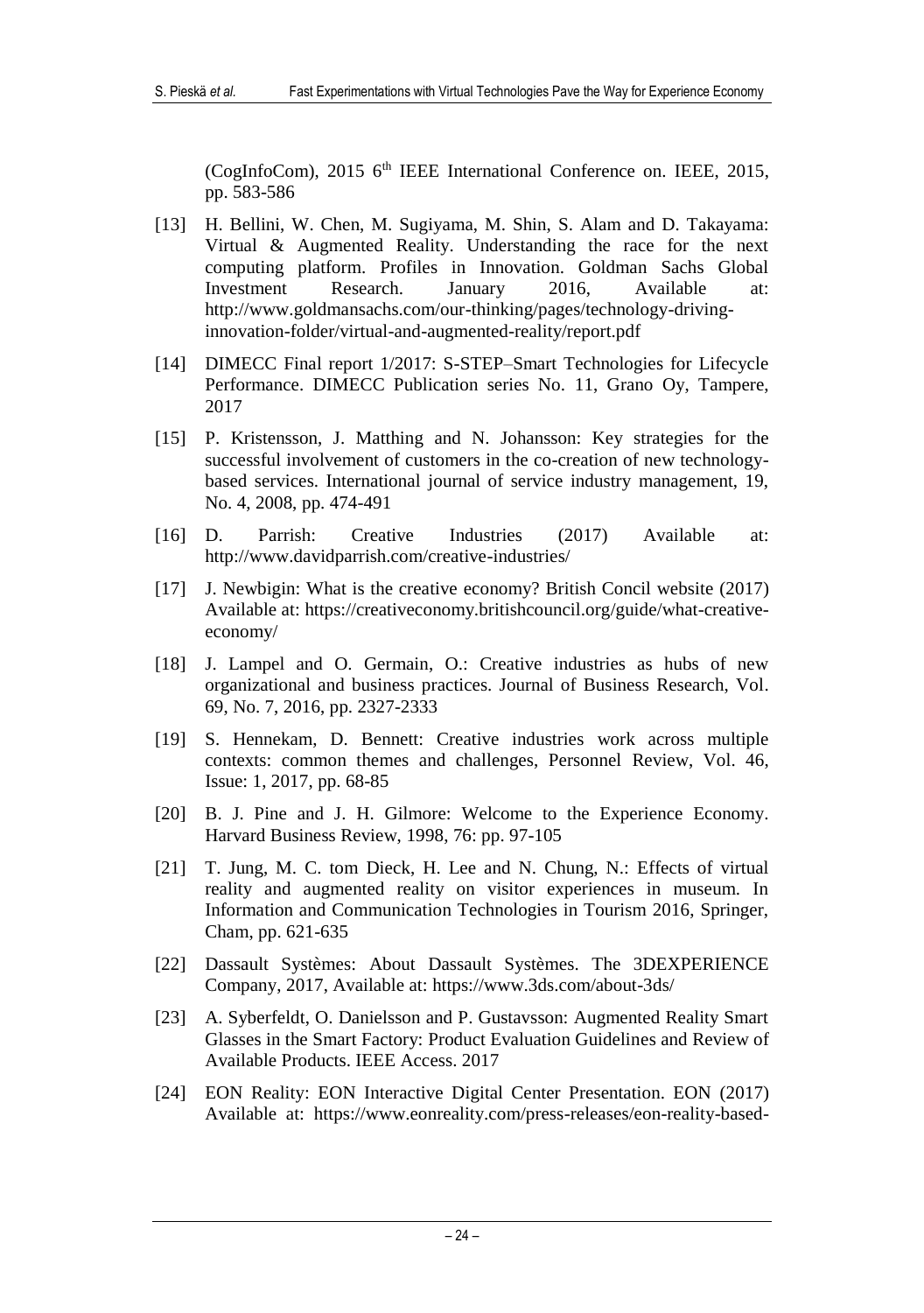interactive-digital-center-at-simt-supported-fabri-kal-virtual-realitytraining-application/

- [25] IDC Research: Worldwide Revenues for Augmented and Virtual Reality Forecast to Reach \$162 Billion in 2020, According to IDC. IDC Research, Inc., USA. August 2016, Available at: http://www.idc.com/getdoc.jsp?containerId=prUS41676216
- [26] Y. Yuan: Paving the Road for Virtual and Augmented Reality [Standards] IEEE Consumer Electronics Magazine, No. 1, 2018, pp. 117-128
- [27] V. Baya: Five ways virtual reality delivers business value. PwC Technology Forecast: Virtual reality Issue 2, 2016. Available at: https://valueplan.files.wordpress.com/2017/03/five-ways.pdf
- [28] Virtual Reality Society: Virtual Reality: what is it and why is it important to know about? 2017, Available at: www.vrs.org.uk
- [29] A. F. Seay, D. M. Krum, L. Hodges and W. Ribarsky: Simulator Sickness and Presence in a High FOV Virtual Environment, In Virtual Reality, 2001, Proceedings. IEEE, pp. 299-300
- [30] L. L. Arns and M. M. Cerney: The Relationship between Age and Incidence of Cybersickness among Immersive Environment Users. In Virtual Reality, 2005, Proceedings. VR 2005, IEEE pp. 267-268
- [31] M. E. Porter and J. E. Heppelmann: Why Every Organization Needs an Augmented Reality Strategy. Harvard Business Review, Nov.-Dec. 2017, pp. 2-6
- [32] S. Castellanos: Siemens Expands Testing of Augmented-Reality Helmet. The Wall Street Journal, July 31, 2017, Available at: https://blogs.wsj.com/cio/2017/07/31/siemens-expands-testing-ofaugmented-reality-helmet/
- [33] J. Burns: Aprilia Augmented Reality Mechanic Helmet. Motorcycle.com, September 8, 2017, Available at: http://blog.motorcycle.com/2017/09/08/manufacturers/aprilia/apriliaaugmented-reality-mechanic-helmet/
- [34] M. Abraham and M., Annunziata: Augmented Reality is Already Improving Worker Performance. Harvard Business Review, March 13, 2017, Available at: https://hbr.org/2017/03/augmented-reality-is-alreadyimproving-worker-performance
- [35] K. Kloberdanz: Looking Smart: Augmented Reality Is Seeing Real Results in Industry. GE Reports, May 25, 2017 https://www.ge.com/reports/looking-smart-augmented-reality-seeing-realresults-industry-today/
- [36] M. Blumberg: The Hero's Journey: Xerox's Field Service Force Is Armed With Augmented Reality. Field Technologies Online. April 12, 2017,